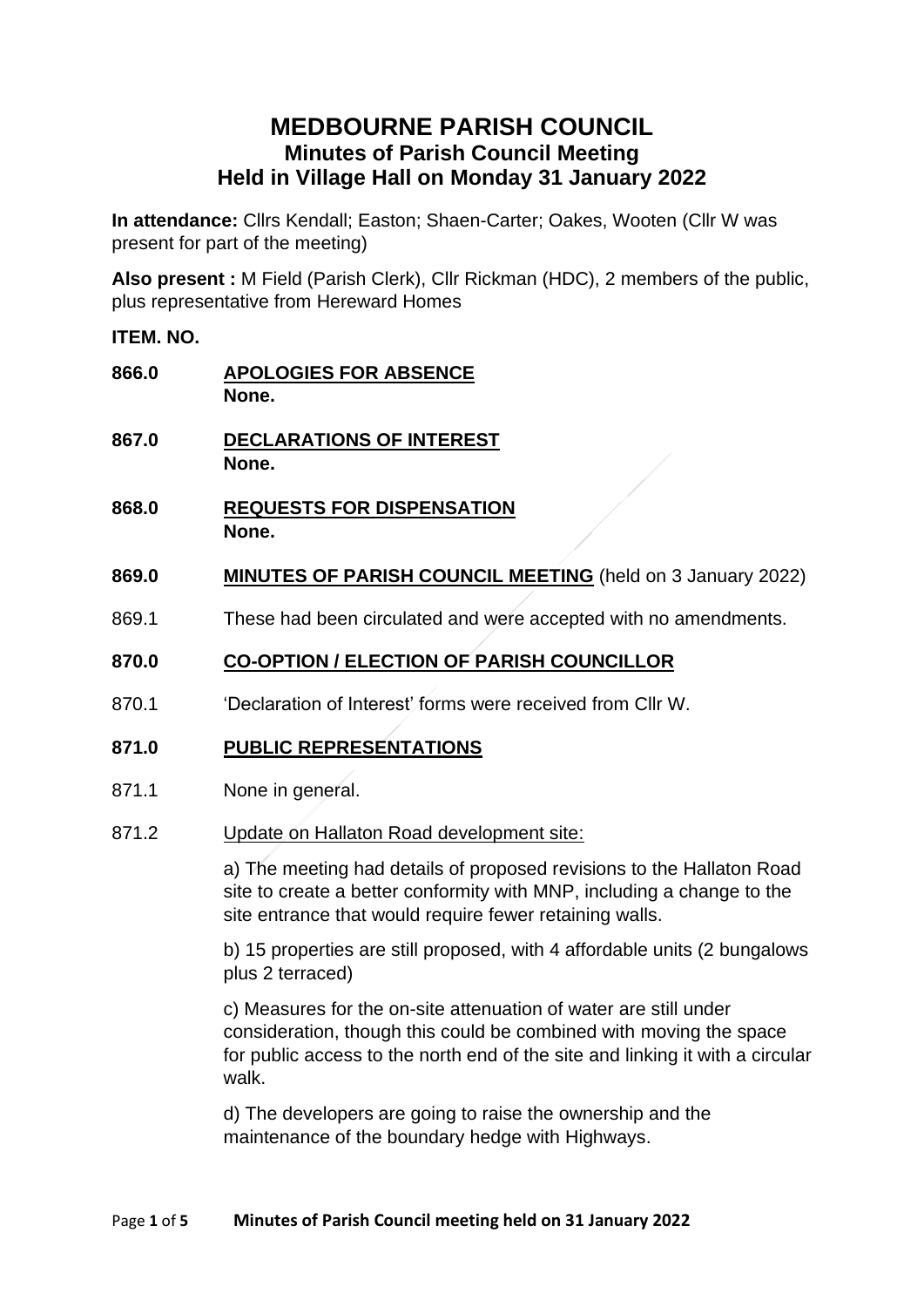#### **872.0 HDC PRESENTATION ON REVIEWING NEIGHBOURHOOD PLANS** This will be rearranged for the March meeting, if the officer is available.

# **873.0 CLERK & COUNCILLORS REPORTS**

#### 873.1 Traffic activated 'speed signs'

a) Feedback from Highways was discussed regarding the likely suitable locations for signs on each of the four main roads.

b) It was agreed to proceed with signs on the Drayton Road and Uppingham Road, and to consider the other roads next year when their new developments have been completed.

c) It was noted that Highways suggested a further 'risk assessment' would be required – **ACTION : Cllr SC agreed to request details.**

d) One quotation for the signs had been received by Cllr O and another is due, which will make three in total.

e) MF noted the printing of some copies of the MNP is yet to be arranged. **ACTION : MF**

#### 873.2 Update on Packhorse Bridge

Information John Gray (Highways) noted that English Heritage had visited to bridge today and will provide more thoughts on how to deal with the weaknesses on the structure. Available funds may be running out by March.

## 873.3 Jubilee Year trees

Ongoing consideration will be given to obtaining trees for commemorating the Jubliee. It was agreed that a replacement was not required for ailing tree on the towpath which will be removed. It was suggested that an ornamental tree be planted in the village hall area.

#### 873.4 Other action points from 3 January

a) Contact with the Sports Club on its future changing room provision was being compiled.

b) There had been very limited interest shown in the 'Snow Wardens;' scheme to date.

c) A piece on the traffic reduction measures had been written for the parish magazine by Cllr K.

d) A quotation for the roadway mirror is to come to Cllr O

# **874.0 TO RECEIVE REPORTS ON THE FOLLOWING MATTERS:**

## 874.1 **Village Hall**

a) A new appeal poster has been produced to garner future donations.

#### Page **2** of **5 Minutes of Parish Council meeting held on 31 January 2022**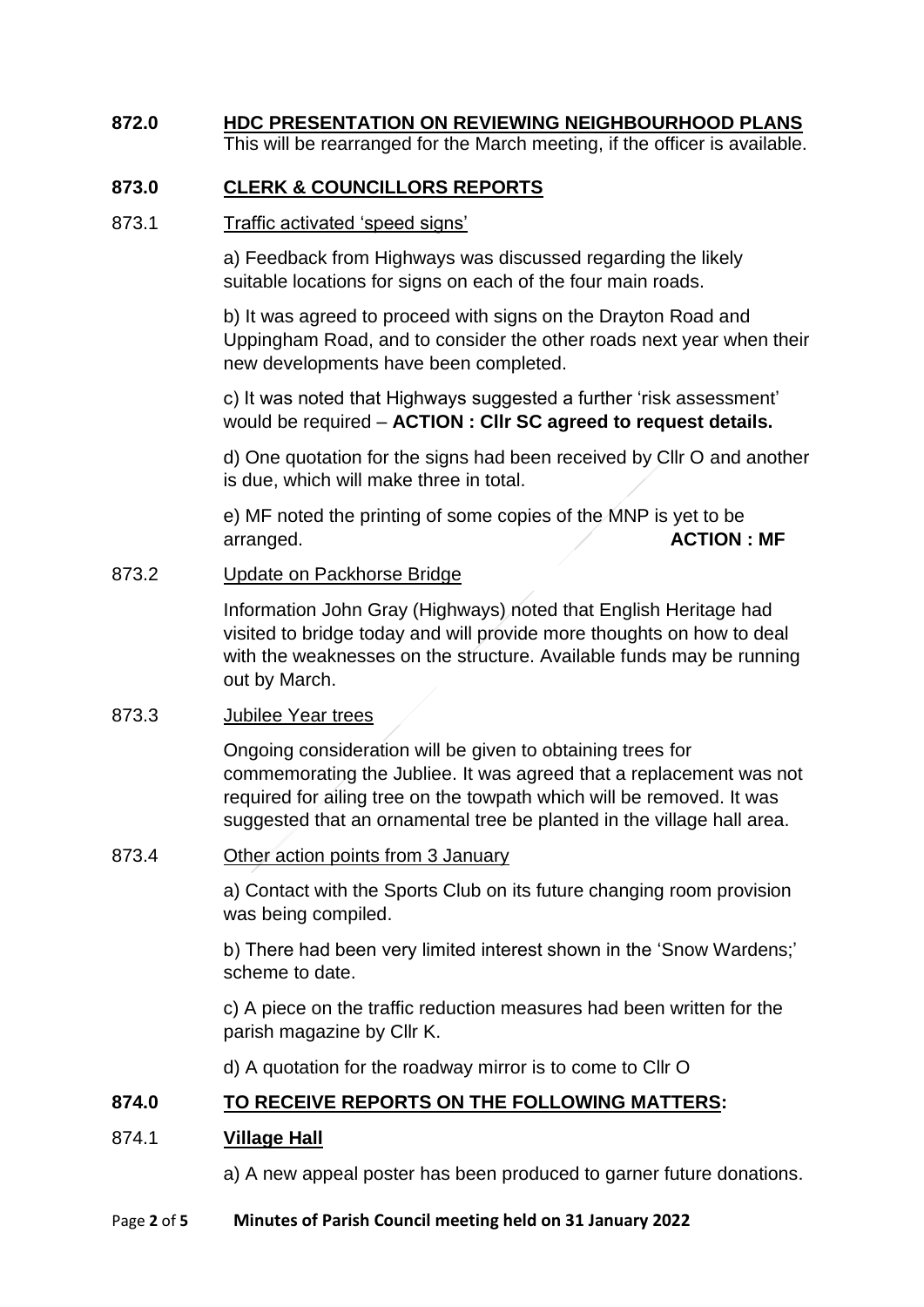b) New emergency exit lights have been provided in the main hall

c) The 'heritage' fish has been sold and raised £180.

d) A further grant has been secured of £9500 for renewing the kitchen.

e) Publicity is under way for the next gin-tasting event on  $18<sup>th</sup>$  Feb

f) Consideration is being given to an event on the Village Hall's green area to commemorate the coming Jubliee.

#### 874.2 **MEFT**

a) The planned meeting with Stephen Bishop / Tom Price / Margaret Tuft / Sue Delaney (new MEFT co-optee…) had taken place on 31 January. Topics discussed included maintenance works, repair of the playground and ideas for increasing future activity / engagements and an increased local profile. An onsite visit took place the next day.

b) MEFT members requested more information on the idea for an Outdoor Gym and for detail of future responsibilities.

c) Tom Price agreed to forward a copy of the original lease to MF.

d) Confirmation of the deposited £600 in the MEFT is awaiting contact with the Treasurer.

## 874.3 **Sports Club**

Cllr O noted he will attend the Club's AGM in May.

## **875.0 TO CONSIDER AND COMMENT ON PLANNING MATTERS**

- 875.1 Applications to HDC: tbc
- 875.1.1 Ref. No: 22/00023/VAC Land adj. to 41A Main Street, Medbourne

*[Erection of 6 dwellings and associated access \(Variation of Condition](https://pa2.harborough.gov.uk/online-applications/applicationDetails.do?activeTab=summary&keyVal=R5E6TTHWKIG00&prevPage=inTray)  [11 \(approved plans\) of 21/01003/FUL to amend retaining walls](https://pa2.harborough.gov.uk/online-applications/applicationDetails.do?activeTab=summary&keyVal=R5E6TTHWKIG00&prevPage=inTray)  [because of site levels\)](https://pa2.harborough.gov.uk/online-applications/applicationDetails.do?activeTab=summary&keyVal=R5E6TTHWKIG00&prevPage=inTray)*

It was noted that the revised heights of the retaining walls are still shown to be 0.75m over the guidance limit of 2m. Cllr K had also approached the developer's agent to express ongoing concern about the envisaged development.

It was agreed to submit further comment to HDC on concerns about the robustness of the walls and of their proposed height.

875.1.2 Ref. No: 22/00066/FUL Home Farm, Holt Road, Medbourne

*[Erection of an agricultural building](https://pa2.harborough.gov.uk/online-applications/applicationDetails.do?activeTab=summary&keyVal=R5V38MHWKNK00&prevPage=inTray)*

Councillors had no objections to this proposal.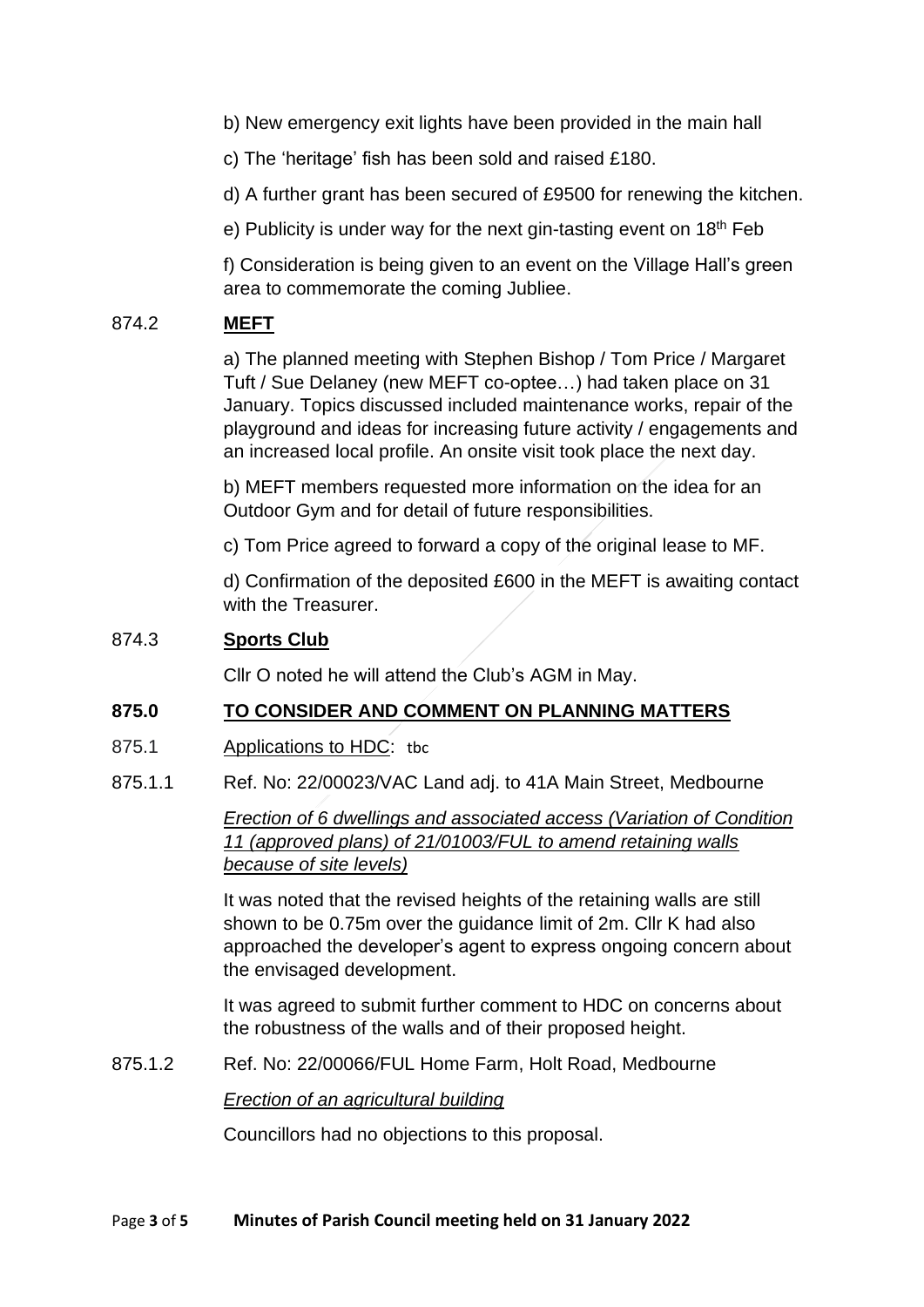875.2 Other planning matters: Details on 29 Main Street, Medbourne

No new additions to detail on website.

## **876.0 MPC WEBSITE AND ACCESSIBILITY**

876.1 It was noted that the indicative cost of the investigated replacement website with 2 Commune (which provides for a number of Leicestershire PC's) would be approximately £500 start-up costs and £500 in the following year.

> Final details of all costs and the arrangements will be set out at the march meeting, along with the contractual position to increase the Clerk's hours by one hour per week, as already agreed.

MF will liaise with DT and clarify version controls and future links back to the village website.

# **877.0 POLICY REVIEWS**

None at this meeting

# **878.0 TO NOTE CORRESPONDENCE RECEIVED**

- 878.1 A draft 'Statement of Community Involvement' had been received from Leics. County Council – any comments are required by 21 February. **ACTION: Cllr K / SC to consider [and forward to Cllr R]**
- 878.2 A visit by the Leicester Fire and Rescue Community Safety Team was being organised to the Seniors Lunch Club 24 February (with Cllr K).
- 878.3 Local Cycling and Walking Infrastructure Plan (LCWIP) development raise with David T for wider individual returns….
- 878.4 Highways have set a deadline of 15 April for any road closure applications required to facilitate Jubilee Events during the holiday period 2-5 June 2022. All fees will be waived, and signs and cones can be loaned from LCC.

Councillors agreed to liaise with the Village Hall Committee and offer a grant that could cover costs. **ACTION : Cllr E to contact Village Hall**

# **879.0 2020-21 BUDGET AND APPROVAL OF PAYMENTS**

879.1 **Update on changes to bank account mandate :** The bank is still refusing to honour cheques until it has accepted the revised mandate / signing arrangements.

More ID had been delivered today to the bank from MF / Cllr K / Cllr O.